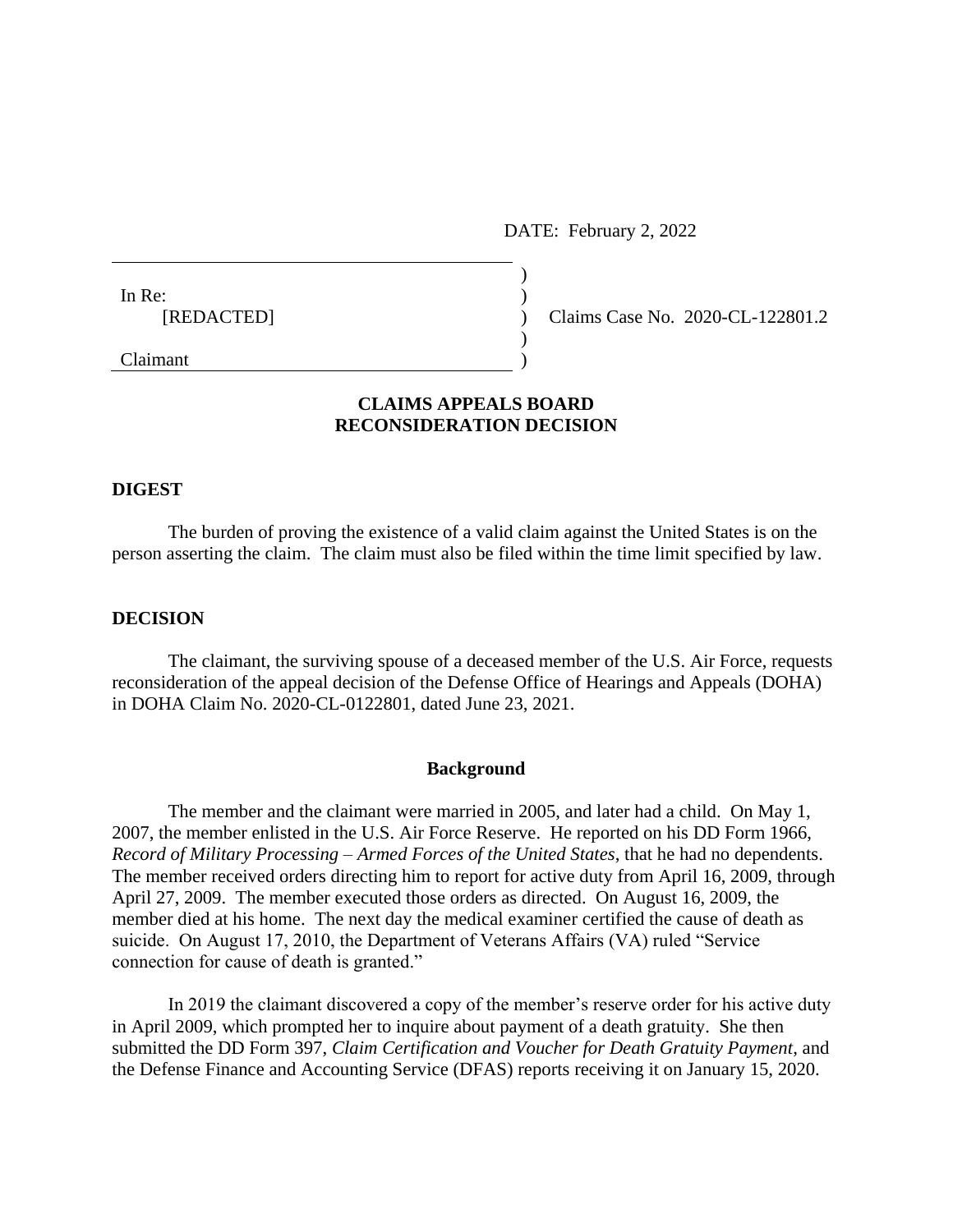On March 18, 2020, the VA sent a letter to the Air Force Personnel Center, Casualty Services Branch. In that letter, the VA stated that the member's death resulted "from a disease or injury incurred or aggravated while on active duty or active duty for training or from an injury incurred or aggravated while on inactive duty training." However, the VA further stated that a decision on the service-connected death had previously been made on August 17, 2010. The VA enclosed a copy of that rating decision.

DFAS denied the claim for the death gratuity on the basis that it was not submitted within six years of the date the claim accrued. DFAS determined that the claim accrued on August 17, 2010, when the VA ruled the member's death was service-connected. Since the claim for the death gratuity had not been received within six years of that date, DFAS barred the claim under the six-year statute of limitations set forth under 31 U.S.C. § 3702(b), popularly known as the Barring Act.

The claimant appealed DFAS's application of the Barring Act to her claim for the death gratuity. She maintained that her claim was timely because she was unable to prove her claim until the Government acknowledged and fixed its liability. She asserted the claim did not accrue until March 18, 2020, when the VA sent their letter to the Air Force Personnel Center, Casualty Services Branch.

In the DOHA appeal decision, the adjudicator sustained DFAS's denial of the claim based on the application of the Barring Act. He explained that under 10 U.S.C. 1476(a), the Secretary concerned shall pay a death gratuity to a member's survivors if the member dies within 120 days after discharge or release from active duty or inactive-duty training, but only if the VA determines that the death resulted from injury or disease incurred or aggravated during the active duty or inactive-duty training. The adjudicator found that on August 17, 2010, the VA issued its determination as required by 10 U.S.C. § 1476(a)(2) for payment of the death gratuity. He also explained that although DOHA could not allow the claim under statute and applicable regulations, the claimant may find other relief through two legal avenues: (1) the Barring Act may be waived under the provisions of 31 U.S.C. § 3702(e); and (2) pursuant to 10 U.S.C. § 1552, the Secretary of a military department may correct any military record of the Secretary's department when the Secretary considers it necessary to correct an error or remove and injustice.

In September 2021 the claimant retained an attorney and requested a 30-day extension to file her reconsideration of the DOHA appeal decision. DOHA granted the extension and gave her until October 7, 2021, to file her request for reconsideration, including the rationale for why reversal of the appeal decision is warranted. DOHA received no additional information or documentation from the claimant or her attorney concerning the reconsideration request.

#### **Discussion**

Claims against the government may be allowed only for expenses authorized by statute or regulation. Therefore, DOHA must render decisions based on applicable statutes, regulations and our prior administrative decisions.